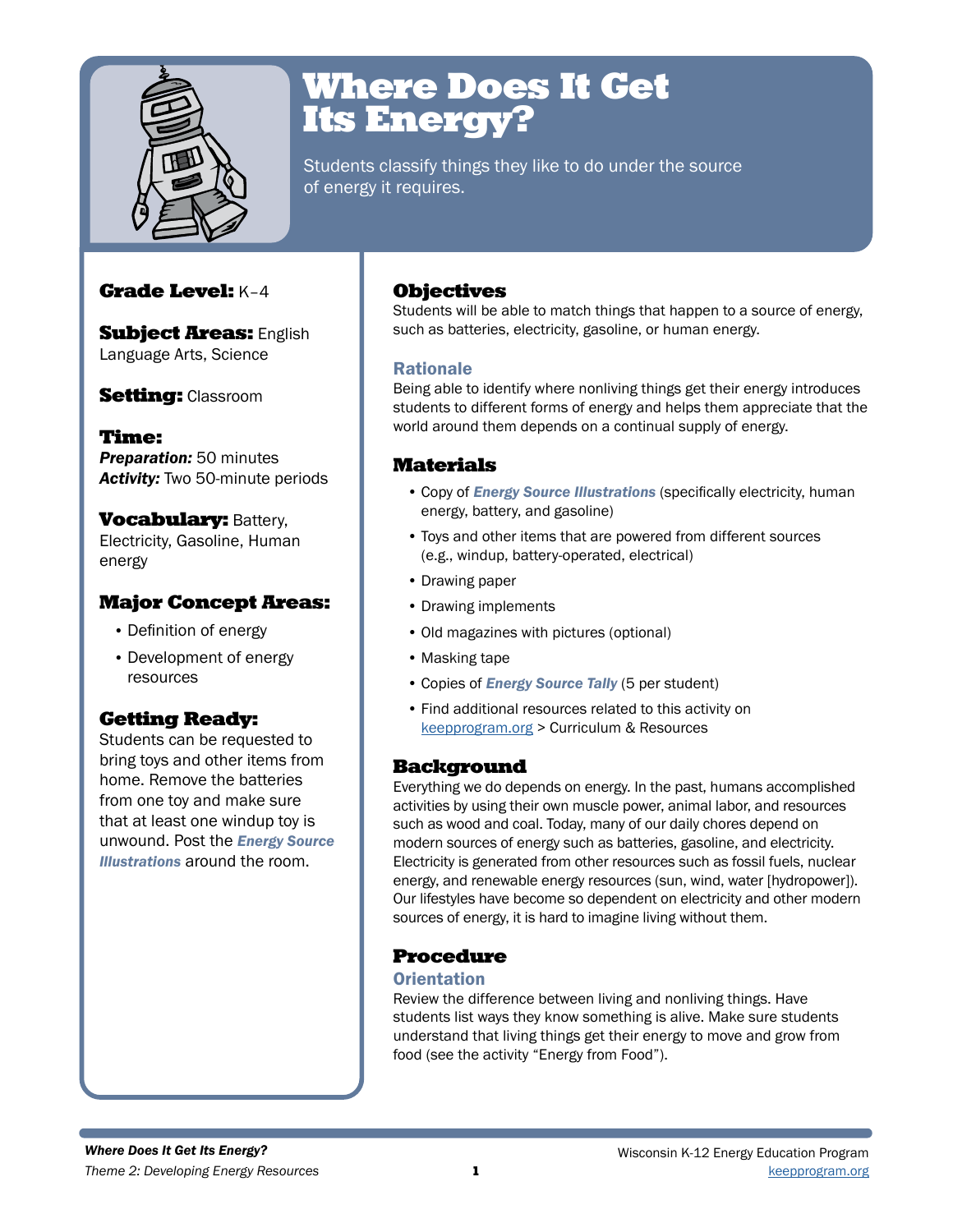Ask students to generate a list of energy sources. Note their response.

Show students a toy that needs batteries (do not install the batteries), a windup toy (unwound), and an unplugged electrical item. Explain that none of these items works. Ask students what should be done to make each of them work. They should suggest putting in batteries, winding up the toy, and plugging in the item. Do each of these actions and show the students that the items now work. Explain that batteries, electricity, and winding are sources of energy for these objects. If students brought their own toys, ask them to play with them and think about what makes the toys work.

#### **Steps**

- 1. Introduce the *Energy Source Illustrations* that you have posted around the room. Make sure students understand what each illustration represents.
- 2. Refer students to a windup toy. Challenge them to point out which *Energy Source Illustration* best represents the source of energy used to make the toy work. They should identify the human energy *Energy Source Illustration*. Do the same with a batterypowered toy and an electrical item. For the gasoline illustration, ask how many students have ridden in a car with an adult to a gasoline station. Discuss what else is powered by gasoline (lawn mowers, snowblowers, etc.).
- 3. Hand out drawing paper and implements and have students draw something they like to do. They can also look through magazines and cut and paste pictures that portray activities they like to do.
- 4. Ask students to stand up if they drew activities that are human-powered. After students describe their activities, post their drawings under the human energy *Energy Source Illustration*. If necessary, further clarify what constitutes a human-powered activity, so that students who may mistakenly believe their activity is human-powered can change their minds and choose to identify with a different energy source. NOTE: All activities require some human effort (putting in the batteries, inserting the plug, etc.); however, focus students' attention on the primary energy source that keeps the item working.
- 5. Of the students who still have their drawings, ask one to stand up and describe his or her activity. Challenge the class to identify what energy source powers that



student's activity. Post that student's drawing under the correct *Energy Source Illustration*. Request that any other students whose activities come from the same source describe their drawings, making sure the correct energy source is identified. Add their drawings under that energy source.

6. Repeat the procedure in Step 5 until all of the students' drawings are under one of the *Energy Source Illustrations*. If one or more energy sources has very few or no drawings under it, help students identify activities that apply. NOTE: There are other *Energy Source Illustrations*, such as wind and sun, that can be posted as well.

#### **Closure**

Hand out five copies of the *Energy Source Tally* to each student (one for each day of the week). For each day, tell students they should draw or describe at least three things they do each day and match each action to its correct energy source. Students can also add drawings or pictures from magazines under the posted *Energy Source Illustrations*. Have students identify items around the school that use energy and name their energy source. This kind of naming activity can also be conducted as a guessing game (see Assessment).

#### Assessment

#### Formative

- Were students able to discriminate between activities that use human energy and those that use energy from another source?
- Are students able to match a nonliving item that uses energy to its source?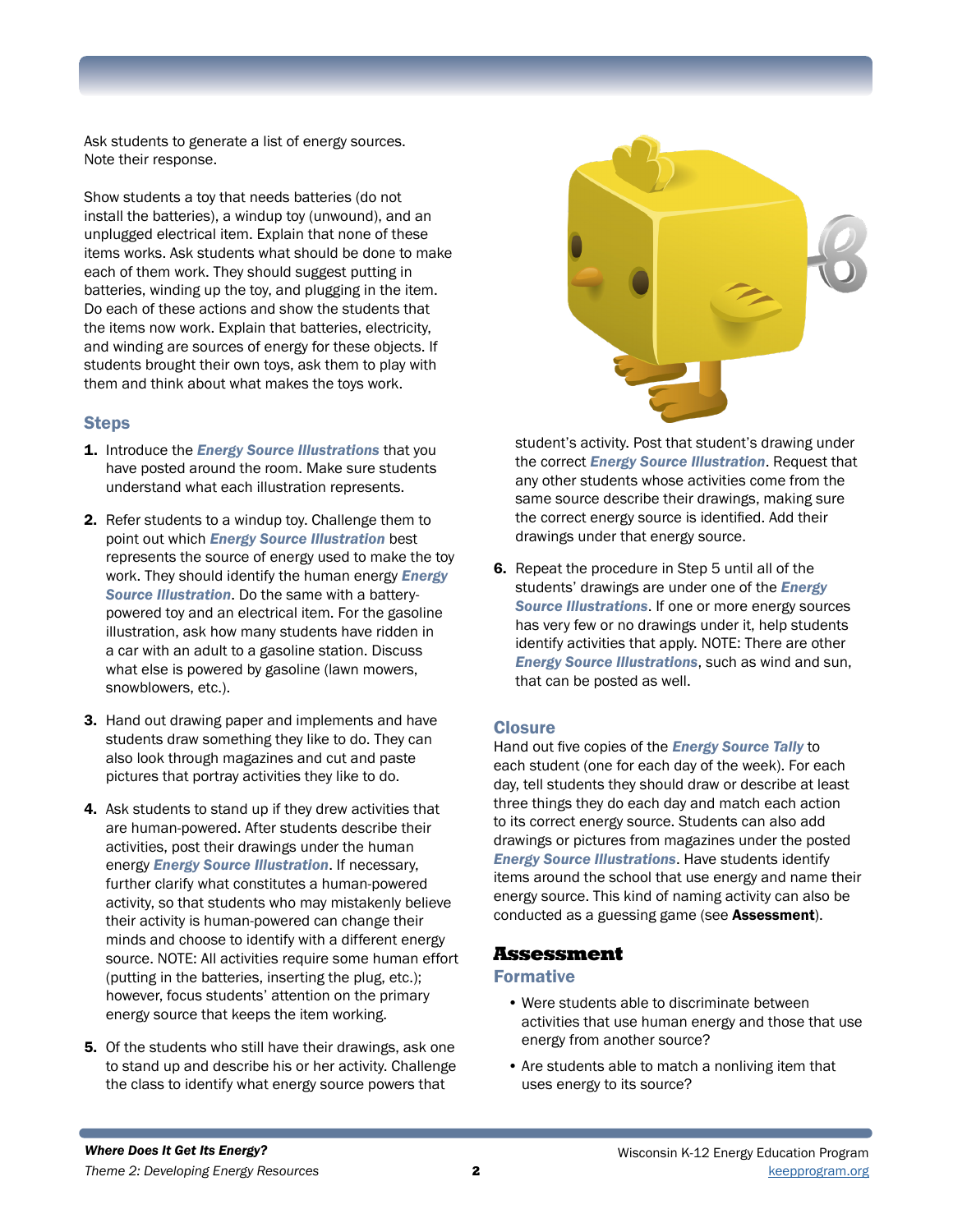#### **Summative**

- Have students share and discuss their *Energy Resource Tallies*.
- Involve students in a guessing game where they describe a nonliving thing that uses energy and other students guess what that object is. (You may want to precede this activity with a tour of the school during which students identify in each room two nonliving objects that use energy). Students can work in groups of two or three to develop a riddle (they should avoid using any words that are in the name of the object). Each group presents their riddle to the other groups. The presenting group can provide a few hints, and supply the answer if no one can guess after several minutes. Following are examples of riddles.
	- You use your fingers to make this work, but it is also powered with electricity and/or batteries. It is used by people to search the Internet. (Computer/Phone/ Tablet)
	- You have to turn a crank to make this work. It is human-powered, and it helps us write better. (Pencil sharpener)
	- Outside the window, we saw something yellow that makes a lot of noise, uses gasoline to move down the road, and carries students to and from school. (Bus)

#### Related KEEP Activities

This activity could be preceded with "Evidence of Energy" to help students gain an awareness of the energy around them. Also students should appreciate how much of their energy comes from electricity; see K–5 "Energy Sparks for Theme II: Electricity in Our Lives." In "Energy From Food" students identify food as their source of energy. "Fueling Around" and other teaching ideas in K–5 Energy Sparks for Theme II complement this activity. Students may be interested in investigating how everything they buy involves the use of energy (see related concepts in "Don't Throw Energy Away").

#### © 2020 Wisconsin Center for Environmental Education

The Wisconsin K-12 Energy Education Program is supported through funding from

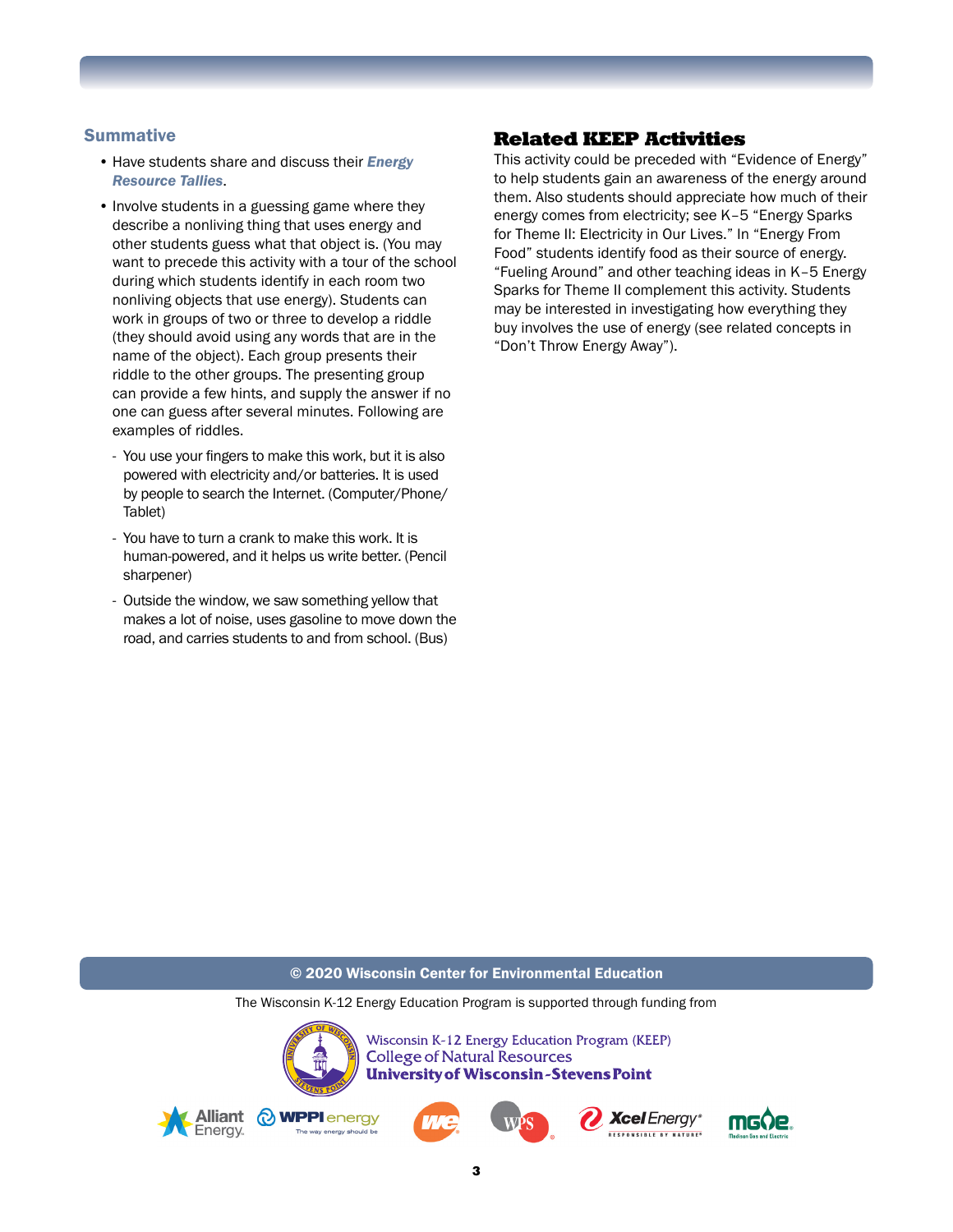## Energy Source Illustrations





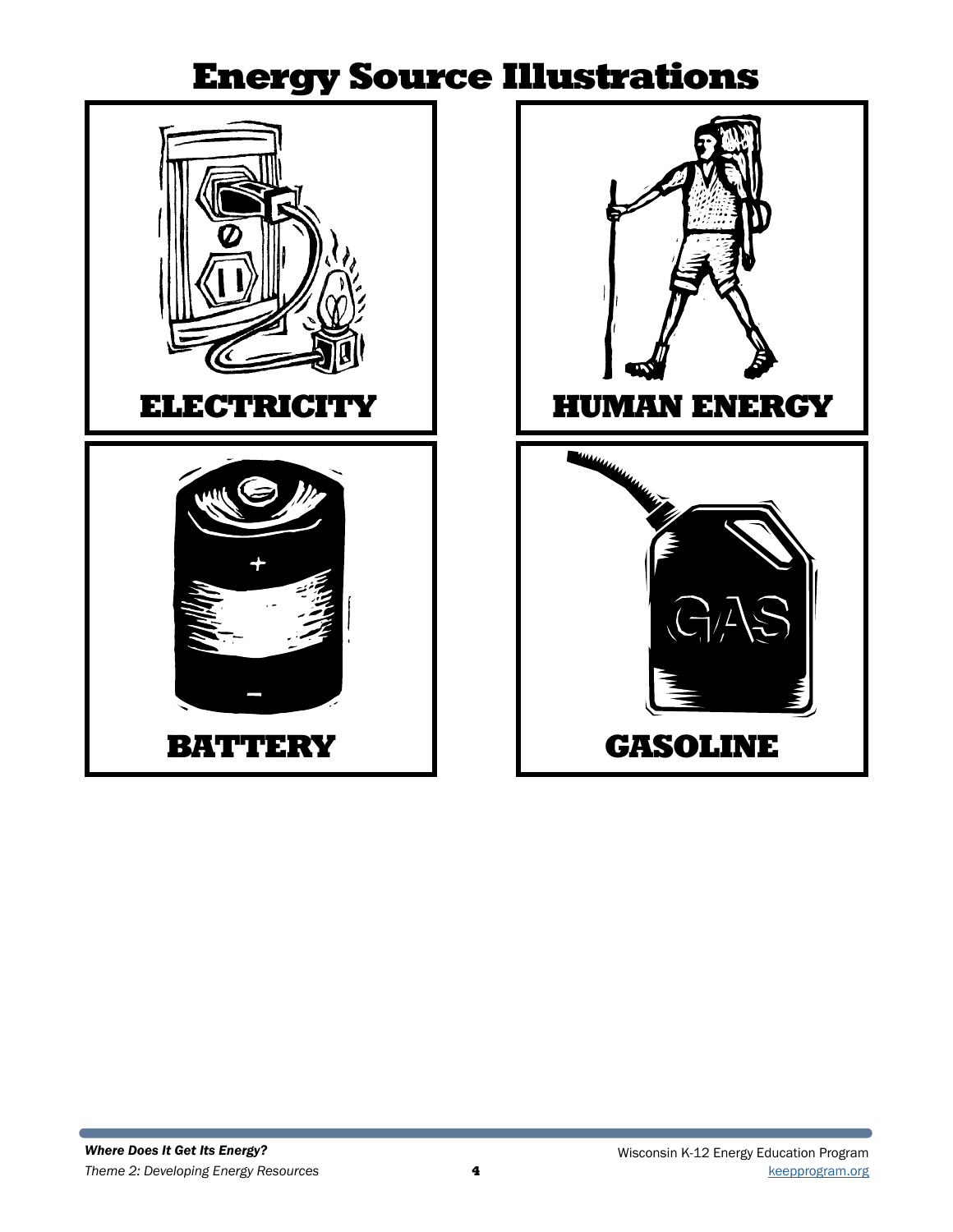## Additional Energy Source Illustrations





*Where Does It Get Its Energy?*